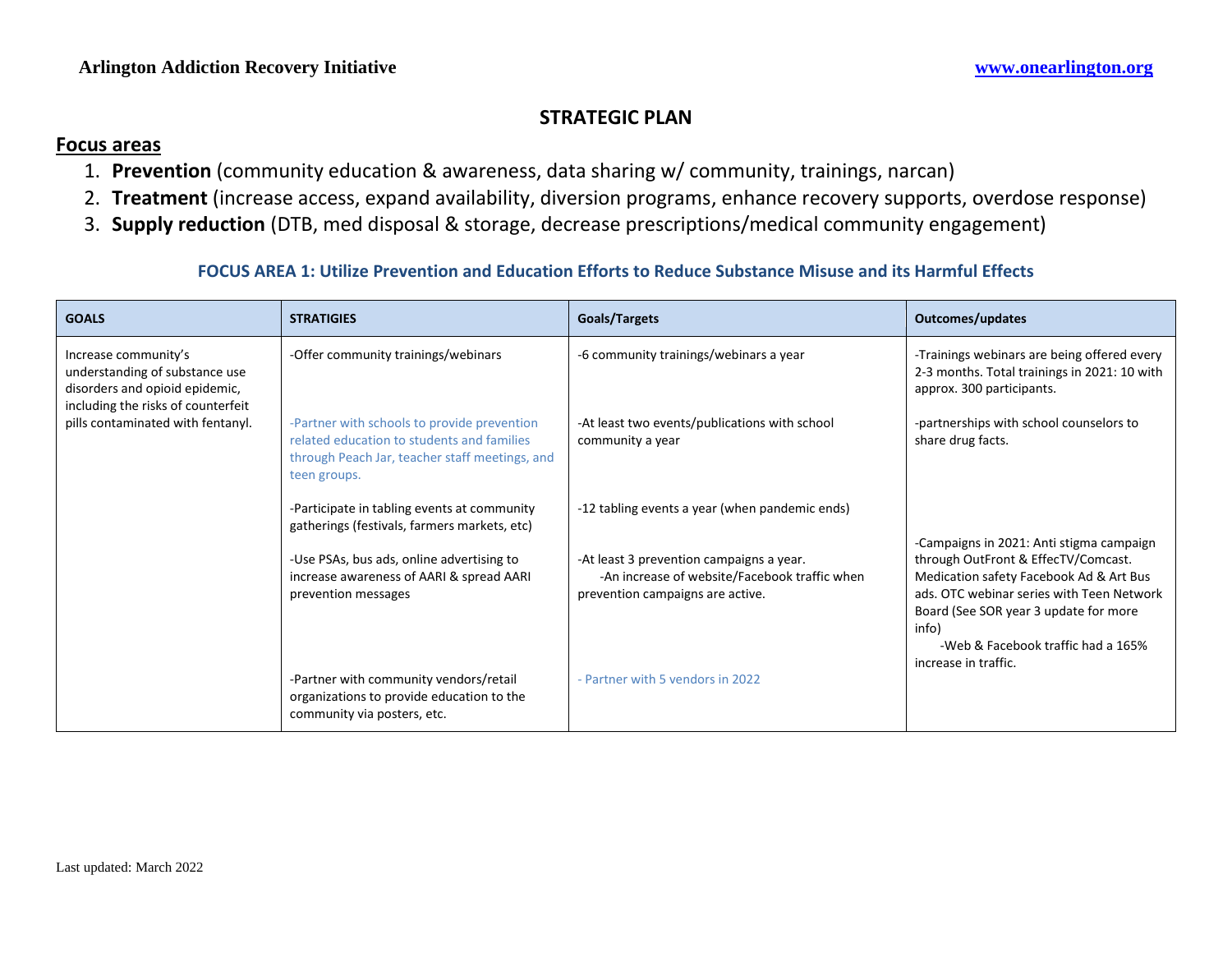#### **Arlington Addiction Recovery Initiative [www.onearlington.org](http://www.onearlington.org/)** Increase use of SBIRT to support secondary prevention -Evaluate current SBIRT program and resources needed to expand -Identify community partners interested in SBIRT -An increase in SBIRT screenings being completed by current community partners -Implement SBIRT with one new community partner a year -on target -due to ongoing COVID pandemic, this goal will be discontinued. Utilize harm reduction strategies to prevent initiation of a substance use disorder and decrease harm caused by addiction. -Offer harm reduction tools to the community in community locations -Regularly advertise available harm reduction strategies -Identify gaps in harm reduction - Hold tabling events monthly in high overdose zip codes -Make infographic and share widely -Initiate one new harm reduction strategy/year Prevent overdoses  $\vert$  -Educate community on risks of overdose -Provide overdose reversal education (REVIVE & abridged NARCAN) -Reach into identified areas of need (high rise complexes, business community, barber shops, etc.) to distribute Narcan -Provide education on risks of unused medications in the home -Provide education on treatment resources available to individuals who are currently experiencing addiction -Prevent fatal overdoses by installing opioid emergency (breakaway) boxes in community settings. -REVIVE trainings 2x month. At least quarterly training should be offered to general public # of narcan doses distributed Zip codes of narcan distribution should match high OD zip codes Partner with ACPD community outreach team to provide trainings to civic & community centers. -At least 3 educational programs or publications/year related to risk of unused medications. Utilize HIDTA resources. Partner with ACPD community outreach to provide trainings. -At least 3 educational programs/publications related to treatment resources a year. -Identify at least once community setting to add boxes to in 2022. -Jan 1, 2021 – December 31, 2021: 840 boxes of NARCAN dispensed. 31 REVIVE Trainings with 257 attendees. -2021: Outreach to Culpeper garden, VA governors conference on aging, medication safety community webinar -2021: MAT guide including treatment resources, working on regional resource guide, MAT training for DHS staff, Cannabis training for shelter & community.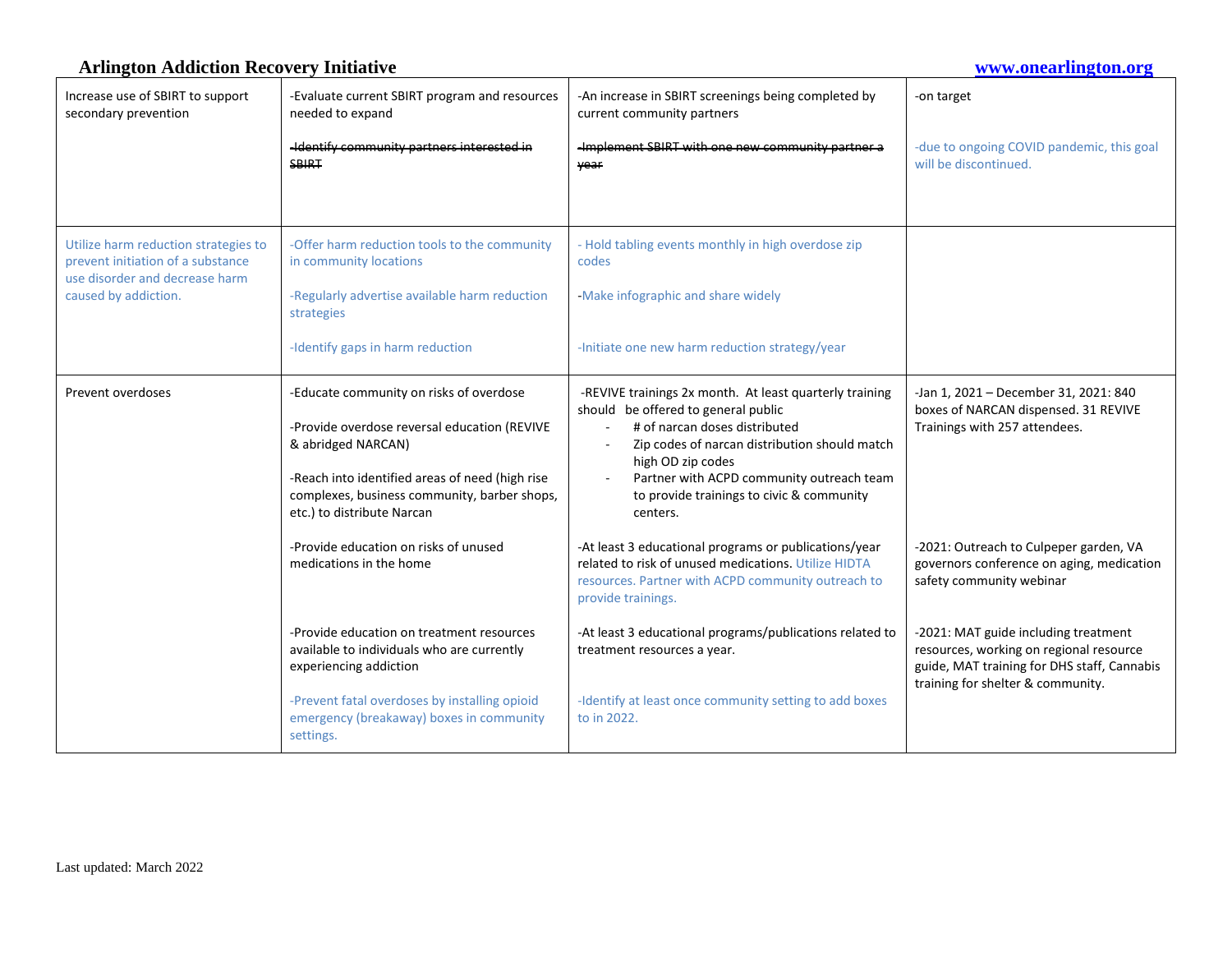| <b>GOALS</b>                                                                        | <b>STRATIGIES</b>                                                                                                             | Goals/targets                                                                                              | <b>Outcomes/updates</b>                                                                                                                                                                                                                                                                                                      |
|-------------------------------------------------------------------------------------|-------------------------------------------------------------------------------------------------------------------------------|------------------------------------------------------------------------------------------------------------|------------------------------------------------------------------------------------------------------------------------------------------------------------------------------------------------------------------------------------------------------------------------------------------------------------------------------|
| Increase availability of long-term sober<br>housing                                 | -Explore options that exist                                                                                                   | Number of people assisted in sober living.                                                                 | 2021: 16 clients housed in Oxford<br>Houses                                                                                                                                                                                                                                                                                  |
|                                                                                     | -Seek grant funding                                                                                                           | Amount of money spent for sober living.                                                                    | Total rent paid = $\frac{1}{2}$ ----                                                                                                                                                                                                                                                                                         |
|                                                                                     |                                                                                                                               | Percentage of these participants who<br>stayed in sober living for the next three<br>months after funding. |                                                                                                                                                                                                                                                                                                                              |
|                                                                                     | -use partnerships and networking to advocate for expansion<br>of current programs and identify buildings for lease            | -begin networking and identifying barriers<br>and roles for AARI to advocate                               |                                                                                                                                                                                                                                                                                                                              |
| <b>Expand Drug Court Treatment Program</b>                                          | -complete internal assessment of current drug court<br>-expand eligibility criteria in Arlington that stays within VA<br>code | Number of people assessed vs. accepted<br>into DCTP                                                        | Overall increase in number of<br>participants and individuals accepted                                                                                                                                                                                                                                                       |
|                                                                                     | -educate inmates to dispel myths about drug court                                                                             | Increase in number of participants                                                                         | into the program vs. being assessed.                                                                                                                                                                                                                                                                                         |
|                                                                                     | -explore MAT for docket clients without also having to<br>participate in OBOT                                                 | -Pilot with Sublocade and 1-2 drug court<br>clients in 2022                                                |                                                                                                                                                                                                                                                                                                                              |
| Enhance diversion programs and<br>community understanding of diversion<br>programs. | -intoxicated individuals brought to DHS rather than jail<br>- increase diversion options at intercept 0                       | - increase in number of individuals<br>diverted into treatment                                             | The Client Services Entry (CSE) Bureau<br>is working on building capacity to<br>work with SUD clients diverted from<br>jail diversion. AARI has provided SUD<br>trainings to assist in building<br>competency in treating SUD crises.<br>Will continue to track progress<br>towards CSE accepting clients being<br>diverted. |
|                                                                                     | -Launch & advertise new Safe Station                                                                                          | -Number of impressions on Safe Station<br>ads<br>-Number of people who use Safe station                    |                                                                                                                                                                                                                                                                                                                              |
|                                                                                     | -- Provide trainings (CMEs) to EMS/Fire on diversion options                                                                  | -develop trainings and documents for<br>EMS/FIRE on diversion options and how<br>to access them.           |                                                                                                                                                                                                                                                                                                                              |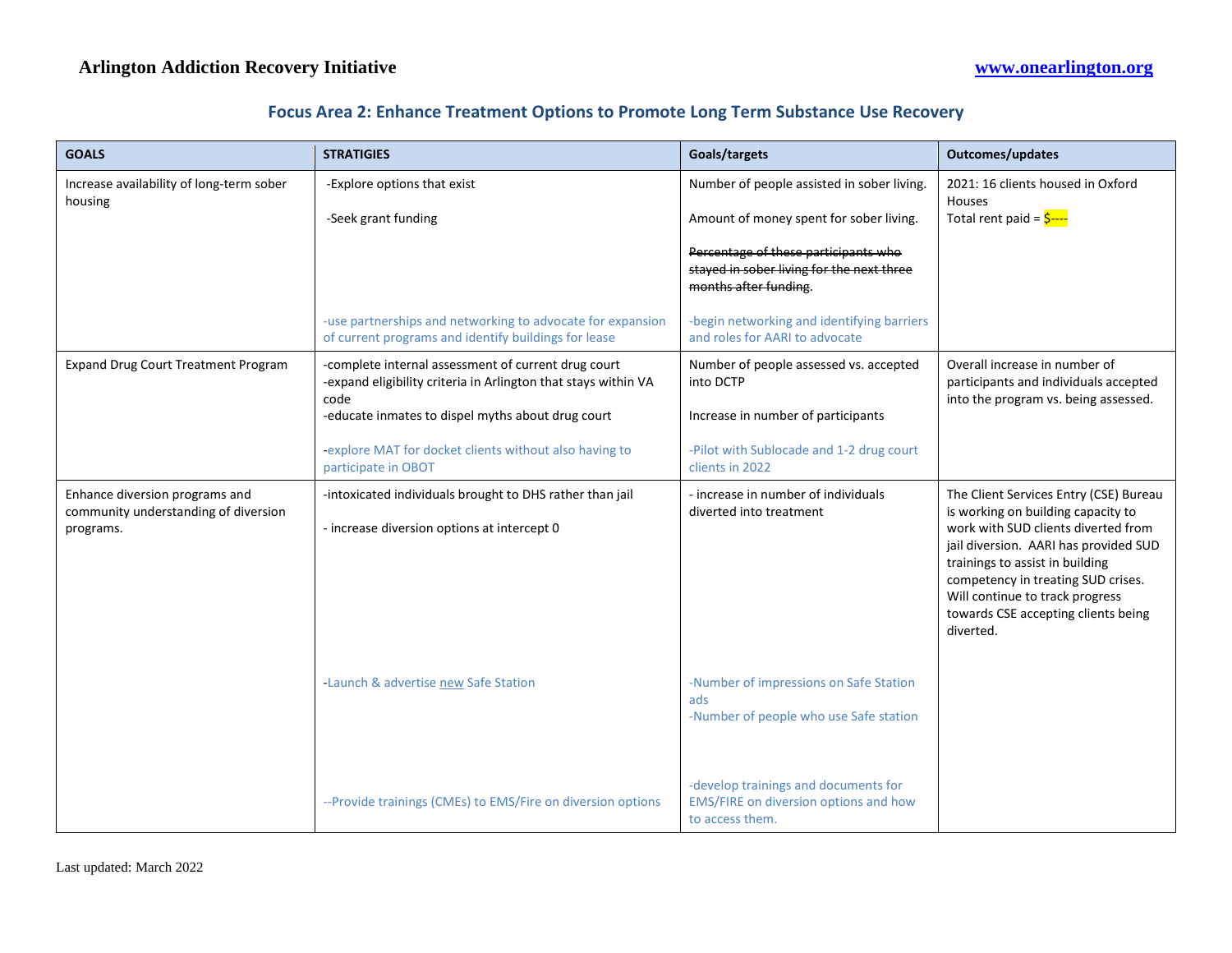#### **Arlington Addiction Recovery Initiative [www.onearlington.org](http://www.onearlington.org/)** Increase treatment options and education for adolescents -Develop and share list of adolescent treatment resources in the area. Explore building a database for parents to access -Develop family/parent hotline to provide support, information, and resources regarding adolescent substance use. -Advocate for an increase in substance use counselors in the school Identify opportunities to support families and teens who are intoxicated and brought to the hospital. -Identify treatment resources & develop document. -Share with network -Explore opportunities to partner with SAFE -Identify parent groups and assist them in advocacy. -Learn about current practices at the hospital and identify gaps Increase alternatives to incarceration | -jail-based staff will identify detainees that are more appropriate for SU treatment than incarceration -develop a system to present treatment plans at various junctions of the court process -link people to alternative programs -number of people screened for alternatives to incarceration -successful completion rates of people referred through this program An alternative sentencing position has been identified and recruitment has begun. Full range of MAT options available in the jail -build on the Vivitrol Pre-Release Program to add other MAT -begin with soft detox and build up engagement/support -utilize support from HIDTA and GMU -offer Suboxone inductions -Eventually provide MAT in the jail -Continue to expand on MAT on the jail -Provide a one-page summary to share with school counselors on what a child's parent may be experiencing and what MAT is -people participating in MAT programs -VPR participants that transitioned to outpatient -identify champions in the jail - within a year offer soft detox -within 3 years offer MAT -Complete consultation with HMA -Continuing to work with the jail and medical vendor to being prescribing suboxone to individuals and releasing them with a bridge dose. -Develop and dispense to schools. -10 individuals prescribed Vivitrol in 2021 -258 inmates identified wit h opioid use disorder in 2021. 66 received MOUD. Additional supports included medical unit for withdrawal, connection to treatment upon release, peer support, narcan, fentanyl test strips. Enhance overdose response  $\vert$  -OD outreach team will contact individuals following an overdose -Offer NARCAN to OD victims and witnesses -100% compliance with goal -NARCAN to 60% of OD victims and/or witnesses -On target – 2021 data: 34 non-fatal ODs (NF OD), 19% of NF ODs already connected to CSB, 22% NF ODs accepted NARCAN, 20% witnesses

Last updated: March 2022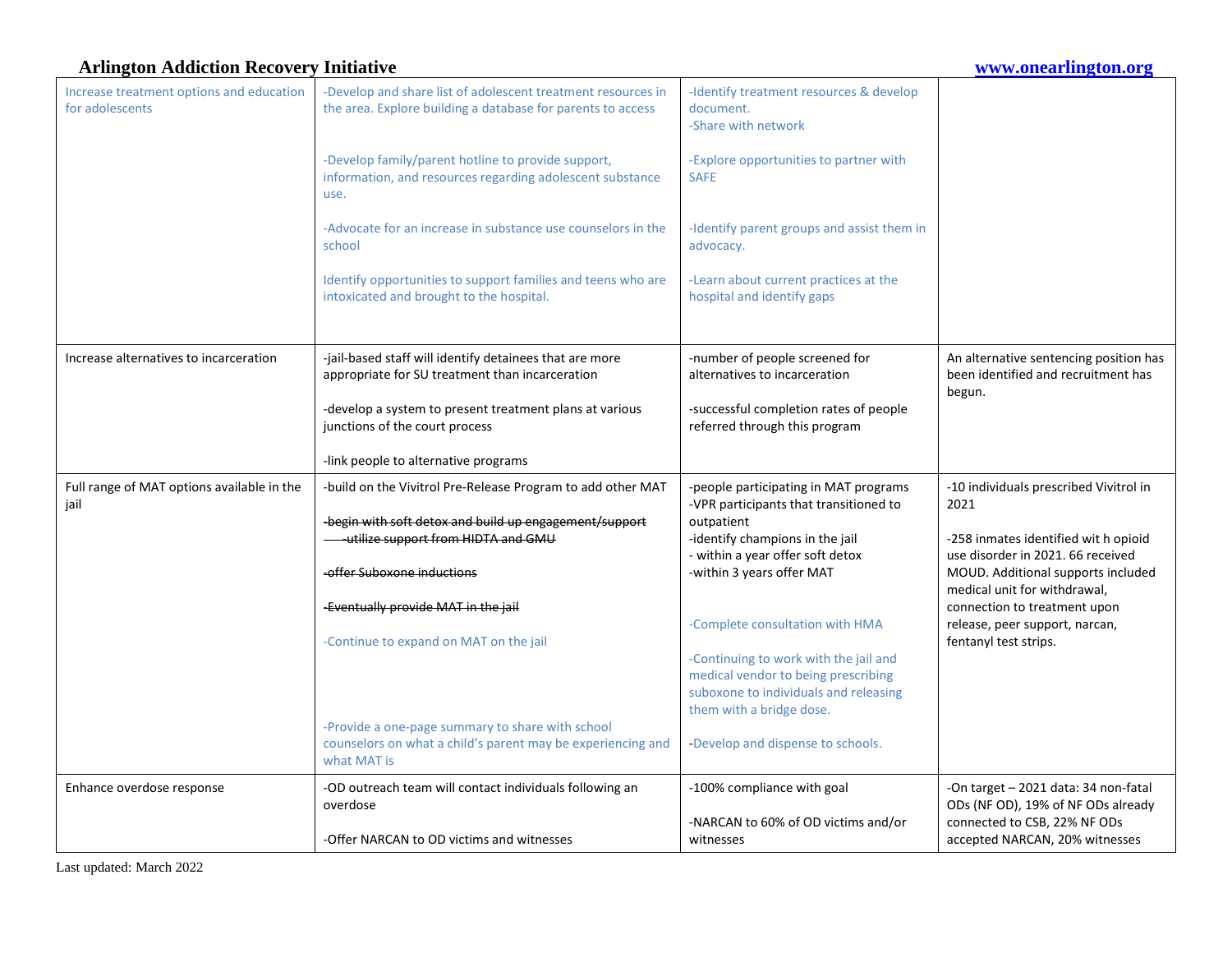|                                                                                                                                                                         |                                                                                                             | accepted NARCAN, 28% NF ODs<br>connected to treatment, 25% NF ODs<br>connected to peer support. 28 total<br>Fatal overdoses, 25% connected to<br>the CSB. |
|-------------------------------------------------------------------------------------------------------------------------------------------------------------------------|-------------------------------------------------------------------------------------------------------------|-----------------------------------------------------------------------------------------------------------------------------------------------------------|
| -Connect with family members immediately following OD<br>and offer a connection to resources                                                                            | -explore resources needed to do this                                                                        |                                                                                                                                                           |
| -Offer NARCAN at the scene of overdose and/or other<br>resources                                                                                                        | -meet with fire, RE: leave behind program                                                                   |                                                                                                                                                           |
| -Set up MOA with ACPD & ACFD regarding OD response                                                                                                                      | -MOA in place within a year                                                                                 |                                                                                                                                                           |
|                                                                                                                                                                         |                                                                                                             |                                                                                                                                                           |
| -Set-up OD response plan with VHC<br>-Explore opportunities for EMS to phone DHS when<br>transporting an OD victim to VHC so that DHS can meet the<br>person at the ED. | -Identify hospital champion. VHC OD<br>response plan in action within 3 years<br>-Identify resources needed |                                                                                                                                                           |
| -Explore ways to collect accurate data of ODs/NARCAN use<br>in Arlington                                                                                                | -Increase in data sources for NARCAN use                                                                    | -developed a new form to report use,<br>emailing it out every 6 months.<br>Including QR code on boxes of<br>NARCAN and hanging poster with QR<br>code.    |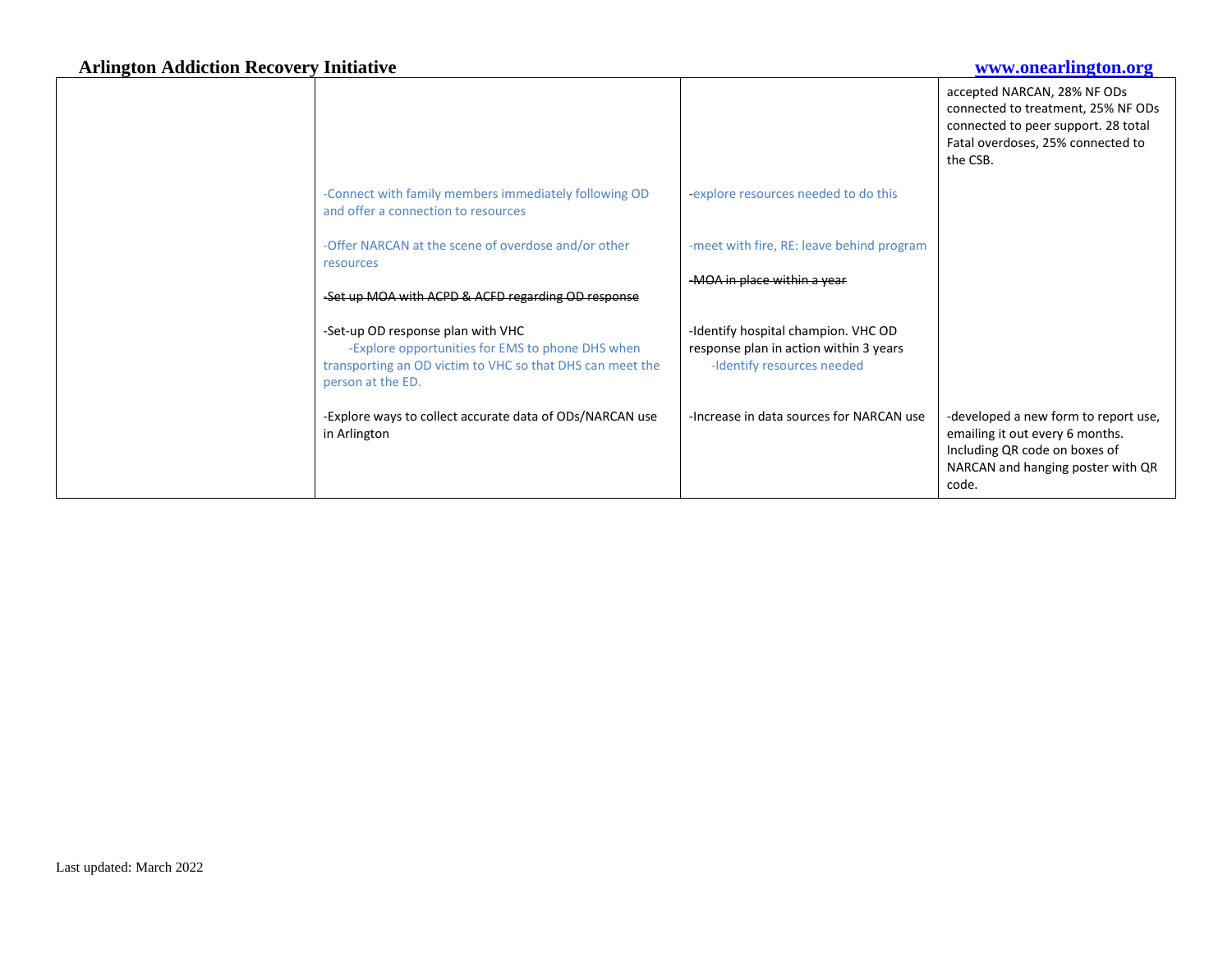| <b>GOALS</b>                                                                   | <b>STRATIGIES</b>                                                                                                                               | <b>Goals/Targets</b>                                                                          | <b>Outcomes/updates</b>                                                                                                                              |
|--------------------------------------------------------------------------------|-------------------------------------------------------------------------------------------------------------------------------------------------|-----------------------------------------------------------------------------------------------|------------------------------------------------------------------------------------------------------------------------------------------------------|
| Reduce access to prescription<br>medications                                   | -Maintain takeback boxes                                                                                                                        | -Number of pounds of medications<br>collected at Drug Take Back boxes.                        | 2021: 2, 632 pounds collected                                                                                                                        |
|                                                                                | -Drug disposal & storage education events/ads                                                                                                   | -Number of education events held<br>-specific number of events held<br>geared towards parents | -Drug takeback event twice a year,<br>event at Culpeper gardens                                                                                      |
|                                                                                | -Identify partners to display medication disposal and safe<br>storage signage (pharmacies, doctors offices, etc).                               | -Number of venues displaying signage, RE:<br>medication disposal and storage                  |                                                                                                                                                      |
|                                                                                | -Partner with foodbanks & church food pantries to dispense<br>bags<br>-partner with funeral homes to dispense bags<br>-Add to jail release bags | -Number of medication deactivation bags<br>dispensed to public                                | -2021: 95 bags dispensed                                                                                                                             |
|                                                                                | -Tabling events with lock & talk and medication deactivation<br>bags                                                                            | -Number of medication lock boxes<br>dispended to public via lock and talk                     | - Due to COVID there have not been<br>public events in person, however,<br>through virtual education events and<br>posts we have dispensed 25 boxes. |
| Engage medical community, re:<br>prescription practices & treatment<br>options | -Connect with medical community                                                                                                                 | -Identify a few champions in medical<br>community - try Priva primary care group              |                                                                                                                                                      |
|                                                                                | -Dispense safe opioid use bags to medical providers to share<br>with their patients                                                             | -Number of medical providers<br>outreached.                                                   |                                                                                                                                                      |
|                                                                                |                                                                                                                                                 | -Number of medical providers dispensing<br>opioid safe use bags being.                        |                                                                                                                                                      |
|                                                                                |                                                                                                                                                 | -Number of bags dispensed by medical<br>providers                                             |                                                                                                                                                      |
|                                                                                | -Share list of treatment resources w/ medical provider<br>community                                                                             | -number of medical providers sharing<br>treatment resources                                   |                                                                                                                                                      |

## **Focus Area 3: Supply Reduction**

Last updated: March 2022